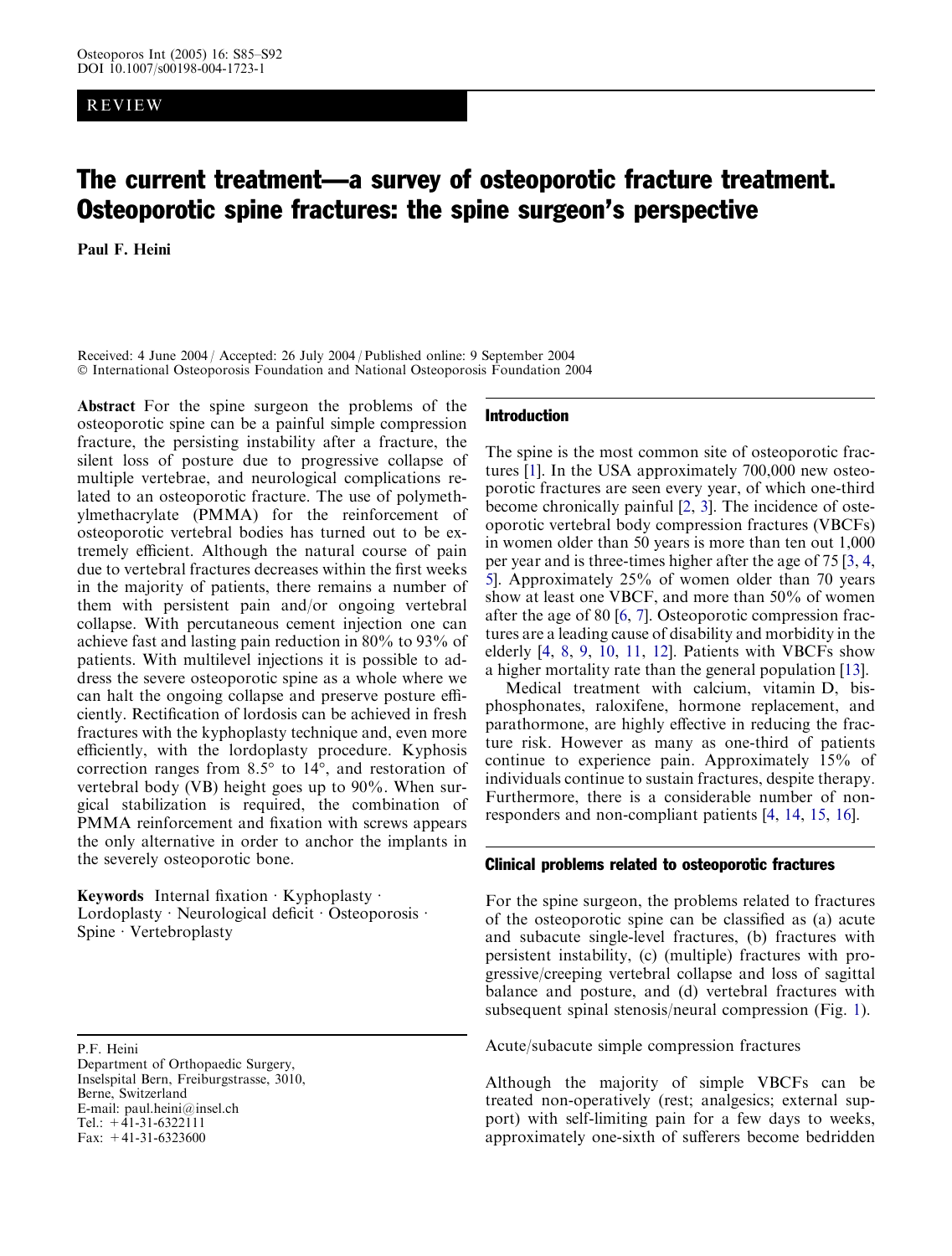<span id="page-1-0"></span>

Fig. 1a–d Spectrum of spine problems related to osteoporosis. a Simple compression fracture with ongoing pain 2 months after onset. b Non-union 6 months after fracture of T11. The persisting instability causes pain during change of position. c Fractures of multiple vertebrae are responsible for loss of posture and neck pain in order to compensate for the deformed thoracic spine. d Fracture of T7 with concomitant spinal canal encroachment and compression of the spinal cord

and need hospital admission [[17\]](#page-7-0). Furthermore, there is a certain percentage of patients that are going to encounter a progressive collapse of the vertebral body (VB) within an undetermined time period and finish with a pronounced deformity of the spine.

The clinical appearance of patients with fresh VBCF is rather uniform, with sharp localized mechanical back pain in the initial phase. After a while, the breathtakingly sharp pain is relieved, and there remains a local pain that increases under load.

Therapeutic options. With this group of patients, where the initial pain is so severe or the conservative measures are not sufficient, percutaneous cement reinforcement appears to be the treatment of choice. Several clinical studies document its usefulness [[18,](#page-7-0) [19,](#page-7-0) [20](#page-7-0), [21](#page-7-0), [22](#page-7-0), [23](#page-7-0)]. In fresh fractures the pain improvement is seen in 93% of patients [[24](#page-7-0)]. However, in older lesions the treatment can be effective in as many as 80% of patients [[25](#page-7-0), [26](#page-7-0)]. In our initial series pain improvement, from VAS 7.8 to 2.6, was seen in  $87\%$  of the patients [[20](#page-7-0)] and remains so for the over 500 patients that we have meanwhile treated. However, up until now there have been no randomized controlled trials performed that compared vertebroplasty with conservative treatment (Fig. [2\).](#page-2-0)

## Persisting instability/non-union

The natural history usually leads to a spontaneous consolidation of the deformed VB, but, in some cases, there remains an instability after a fracture, which can be the cause of ongoing pain. This has been described as Kümmell's disease and dynamic mobility (Fig. 3)  $[27, 12]$ [28](#page-7-0)].

Clinical presentation. Patients with a non-union describe a characteristic symptomatology: when they are lying supine they have little or no pain; however, as soon as they get to the upright position they experience an intense local pain that subsides once they are completely upright. During their change of position, the unstable vertebra is loaded and collapses until a new stable situation is reached. This collapse is the cause of this severe pain during the change of position. This instability can best be demonstrated by comparing a lateral view in the standing position with a lateral X-ray in the supine position. Any movement in a fractured vertebra is defined as instability [[27,](#page-7-0) [28](#page-7-0)].

Therapeutic options. In patients with a non-union the reinforcement can provide stability and pain relief, and, as much as positioning allows, a correction of the deformity can also be achieved [\[27](#page-7-0), [28\]](#page-7-0) (Fig. [3\).](#page-2-0)

Severe osteoporosis with multiple fractures and progressive loss of posture

Another group of patients is that with very severe osteoporosis, where a progressive loss of posture is occurring due to recurrent fractures and ongoing loss of vertebral height. This might occur within a short time period or over years.

The clinical presentation of these patients differs from the first group, as there is a more diffuse backache, and strain over the whole back. Patients find it difficult to stand erect for long periods and have to bend forward because of the increased pain when they try to straighten up. They frequently have a history of steroid intake and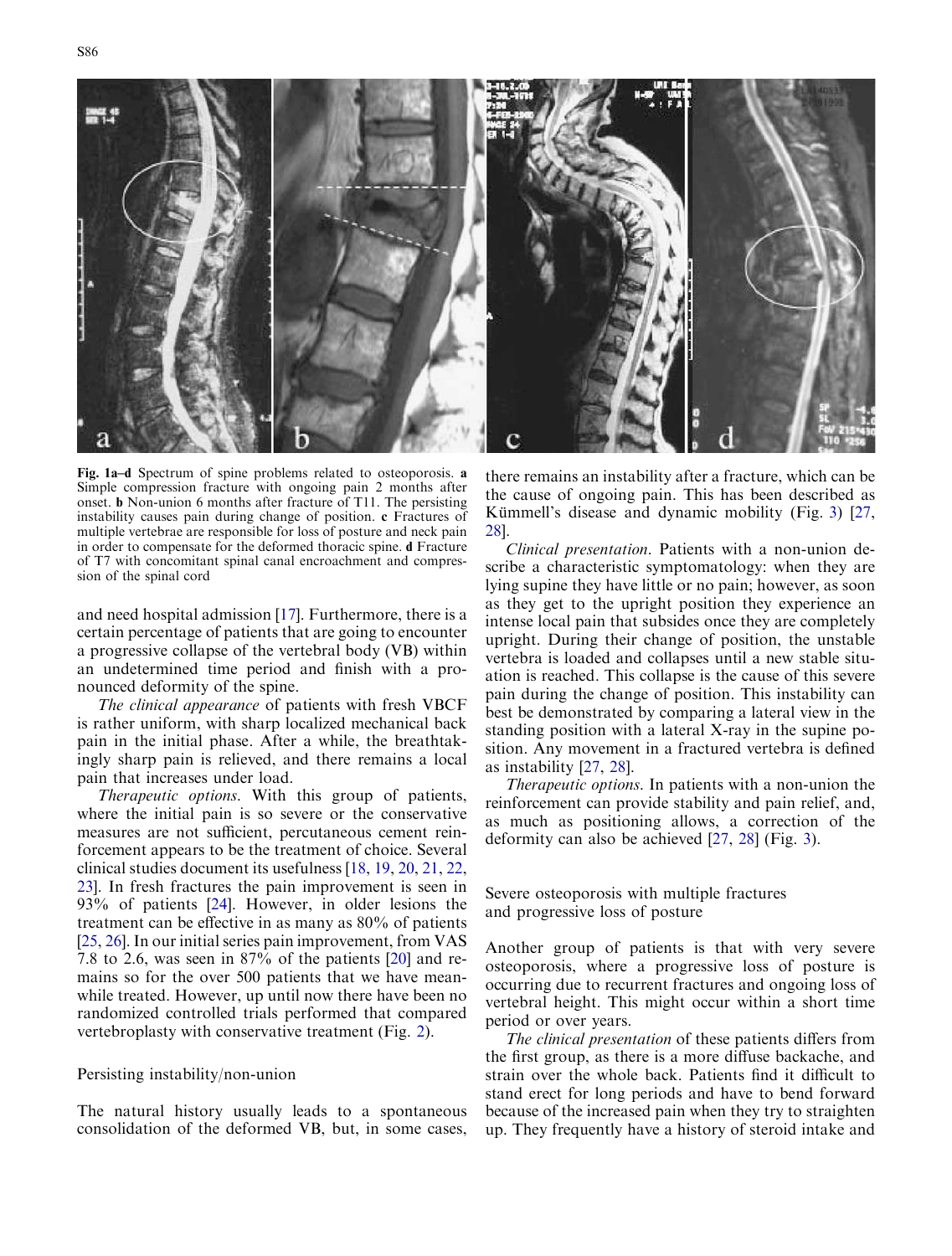<span id="page-2-0"></span>

compression fracture of T11 and ongoing pain for 3 months. The image depicts persisting edema as expression of a still fresh/active fracture pattern (a). Treatment was performed with PMMA injection. Immediate and lasting pain relief was obtained after reinforcement with PMMA (b); FU after 1.5 years. The patient is under medical treatment with bisphosphonates but receives no pain medication

are most often multi-morbid (after transplantation surgery; renal and bowel diseases; long-lasting bed rest). With careful history taking one can learn that there were episodes of pain exacerbation, which most probably represent incidences of new fractures.

Therapeutic options. The treatment of these patients, except for medication for the osteoporosis and administration of analgesics, appears difficult at first glance. The increasing experience with vertebroplasty has let us to approach the osteoporotic spine as a whole. In one session one can reinforce six levels and, if necessary, add further levels in a second or even third session. In our series of more than 500 treated patients, 30% had five or more levels injected [\[29\]](#page-7-0). The effect for those patients has been an important decrease of pain, which enabled them to stay/stand erect again. The mid-term follow-up over 4 years has shown, furthermore, a halt in the collapse of the treated vertebrae and preserved disc height (Fig. [4\).](#page-3-0)

Osteoporotic fractures with subsequent spinal stenosis and neurological compromise

Cases of fractures with subsequent neural compromise due to a deformity (thoracic kyphosis, Fig. [1d\) or](#page-1-0) [instability \(lumbar spinal stenosis, Fig.](#page-5-0) 7) are seen with [increasing frequency in the spine surgeon's practice.](#page-5-0) [Displaced fragments may narrow the spinal canal, with](#page-5-0)

Fig. 3a–c Patient with persisting pain 6 months after a T11 fracture. The pain is severe during change from the supine to the sitting position. The MR image shows a nearly complete collapse of T11 (b) but some degree of spontaneous correction of the kyphosis in comparison with the standing X-ray (a). The patient was treated with a closed reduction maneuver and cement reinforcement. The X-ray 6 months after the procedure shows a satisfactory alignment of the spine, and the patient is without pain (c)



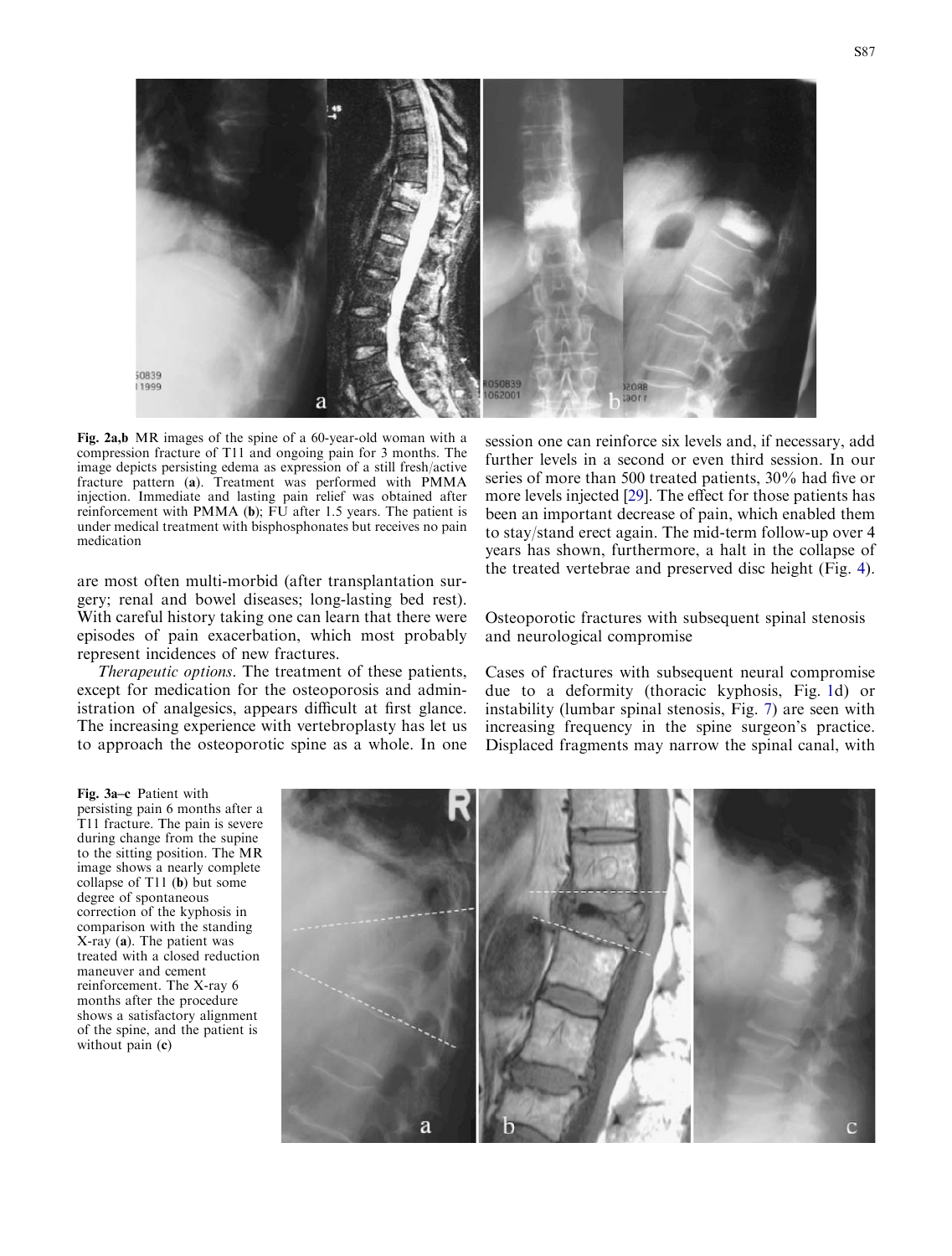<span id="page-3-0"></span>

Fig. 4 X-rays of the spine of a 68-year-old woman under steroid medication for years due to a heart transplantation. The patient complained about severe pain episodes and chronic strain in her whole back. She lost 7 cm of height during a 16-month period. The X-rays show severe osteoporosis with multiple fractures of the lumbar and thoracic spine. She was treated with PMMA injection from T5 to L5 in three sessions of 45 min each. The collapse was halted, and the patient experienced significant relief from her back pain and was able to have a much better posture afterwards

[subsequent compression of the spinal cord or nerves.](#page-5-0) [Due to the height loss a foraminal narrowing may lead](#page-5-0) [to nerve root compression. More and more reports are](#page-5-0) [found in the literature about this issue \[30](#page-7-0), [31](#page-7-0), [32](#page-7-0), [33](#page-7-0), [34](#page-7-0)].

The clinical presentation shows severe local mechanical back pain together with a radiating pain that usually subsides in the supine position. In some cases motor weakness may occur. The X-ray findings show severe deformity, and in an MR image or a myelogram spinal canal encroachment is seen. Lumbar scoliosis may occur due to a fracture and contribute, furthermore, to sagittal dysbalance.

Therapeutic options. Decompression alone is not suitable to address this kind of problem [\[34,](#page-7-0) [35\]](#page-7-0). Any closed measures with cement reinforcement will not relieve symptoms derived from spinal stenosis so long as the collapsed segment cannot be restored (see below). An open procedure, with decompression of the spinal canal and internal fixation and fusion, is usually required. However, the problem of anchoring the implants in the osteoporotic bone, on the one hand, and the risk of new fractures adjacent to the stabilized part of the spine, on the other, needs to be addressed. Combined internal fixation with cemented screws, and the reinforcement of adjacent levels, can help to overcome the troubles related to these osteoporotic spines and allow the surgeon to apply the same technical principles as in healthy bone (Fig. [5\).](#page-4-0)

## Surgical techniques

#### Vertebroplasty

Based on the underlying problem polymethylmethacrylate (PMMA) cement is injected percutaneously into the vertebral body(ies) to be treated. This is performed under local anesthesia with an anesthesiologist stand by. Under C-arm control a filling cannula is placed trans- or parapedicularly in the center of the vertebral body. PMMA cement with high radio-opacity and adequate viscosity is injected under continuous control with the image intensifier. This surgical technique is very efficient and allows one to treat up to six vertebral bodies per session, if required [\[20,](#page-7-0) [29,](#page-7-0) [36](#page-7-0)].

The problem of rectification of lordosis/correction of hyperkyphosis

Vertebroplasty in its proper sense does not allow the rectification of the kyphotic deformity (unless the positioning itself provides some correction Fig. [6\); rather, it](#page-4-0) "freezes it". Thus, kyphoplasty was promoted in order [to restore the VB height and was designed to address the](#page-4-0) [kyphotic deformity and help to realign the spine \[37](#page-7-0), [38\]](#page-7-0). It involves the percutaneous placement of an inflatable bone tamp into a vertebral body. Restoration of VB height and kyphosis correction is achieved by inflation of the bone tamp with liquid. After deflation a cavity remains that eases the cement application.

Height restoration and decrease of cement leakage are the main points that differentiate this technique from vertebroplasty [\[39\]](#page-7-0). The potential of kyphosis reduction gives, in fresh fractures, a range of  $0\% - 90\%$  for height restoration and an absolute correction of the kyphotic angle of 8.5 degrees [\[40](#page-7-0), [41\]](#page-7-0) (Fig. [7\).](#page-5-0)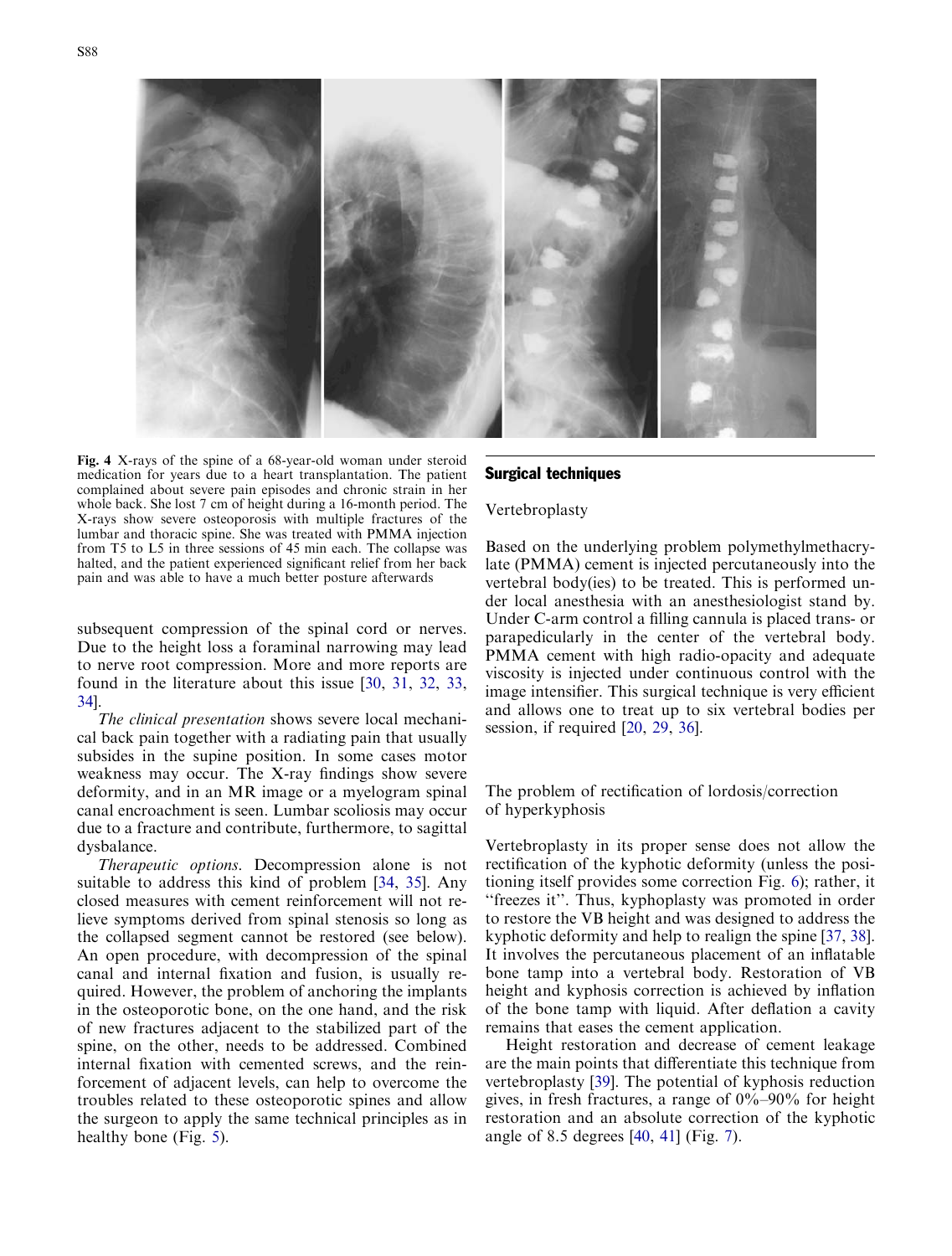<span id="page-4-0"></span>

Fig. 5 A 69-year-old woman presented with an unstable fracture of T12. She complained about numbness in both legs when she tried to stand up. In addition there is compression of the lower endplate of L3. There is steroid-induced osteoporosis. The patient suffers from a severe chronic lung disease. The surgical intervention was as limited as possible, with internal fixation of the fractured vertebra and cementing of the adjacent VB

An alternative method for the rectification of lordosis represents the so-called lordoplasty. The vertebral bodies above and below the fracture are equipped with filling cannulas and reinforced by a classical technique. After the cement has cured the cannulas are used as a

Fig. 6a–d Spontaneous rectification of lordosis due to positioning of the patient. The standing X-ray shows a marked kyphotic deformity (a). After positioning, the VB appears nearly completely restored. There is a well-visible cleft in the VB that represents the defect (arrow). The filling pattern of the fractured VB shows the cement distribution along this defect (b). The standing X-ray after the procedure shows a maintained alignment. The adjacent VBs were reinforced as a prophylactic measure (c)

lever, and the collapsed VB is reduced and maintained in this position until cement is injected and has cured. This appears advantageous when compared with the kyphoplasty technique, where we observed a certain loss of the initial reduction after the deflation of the balloons that is a prerequisite before cement can be applied [\[40](#page-7-0)] (Fig. [8\).](#page-5-0)

## Combined internal fixation and reinforcement

When internal fixation needs to be performed the reinforcement of vertebral bodies with PMMA enhances the holding power of screws significantly and can help to overcome the otherwise insolvable problem to achieve sufficient stability [\[42](#page-7-0), [43,](#page-7-0) [44,](#page-7-0) [45](#page-7-0), [46,](#page-7-0) [47](#page-7-0), [48](#page-7-0)]. The surgical technique follows the standards of pedicle screw insertion. The VB is opened with a pedicle finder and care is taken to achieve a convergent direction without anterior

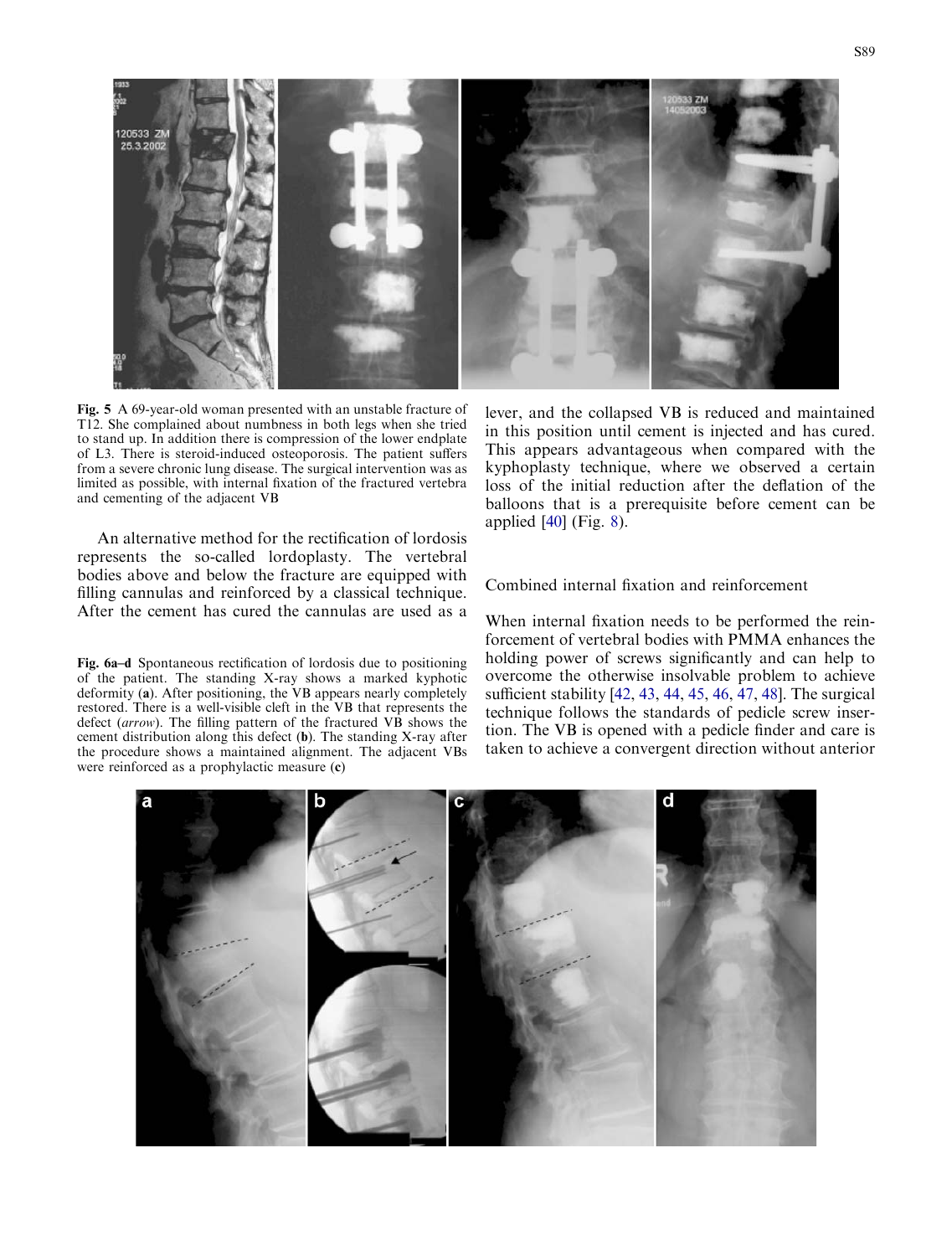<span id="page-5-0"></span>

Fig. 7 The potential of height restoration with kyphoplasty: an 82 year-old woman with symptomatic spinal stenosis due to a fracture of L4. A kyphoplasty procedure was performed, because of her bad general condition, under local anesthesia. The anterior height of L4 was restored, and, with this, the leg pain disappeared and the patient regained her mobility. Three years after the procedure there has been spontaneous fusion between L3 and L4

penetration of the VB. The VBs are then reinforced as above by the injection of approximately 1.5 to 3 ml of cement on each site. The pedicle screws are inserted before the cement has cured. This is an efficient salving procedure for unsatisfactory stability of implants. Furthermore, the technique allows one to keep the surgical intervention limited, as there is no need to perform long-

Fig. 8 A female patient with localized pain and a VBCF of T9 (a). A follow-up control after 5 weeks depicts a nearly complete collapse of the VB (b). A lordoplasty procedure was performed that allowed significant restoration of the collapsed VB (c). The Fu X-ray shows a well-maintained alignment of the spine (d)

distance fixations. Percutaneous reinforcement by the classical technique of vertebroplasty of adjacent vertebra can prevent their collapse.

Our clinical experience with a combination of internal fixation and cement reinforcement includes 21 patients. The main indication represents patients with severe kyphotic deformity due to complete collapse of one or two VBs that undergo an anterior–posterior procedure for spine realignment (Fig. [9\). Another](#page-6-0) [important group are patients with spinal stenosis due](#page-6-0) [to an osteoporotic fracture. In these situations the](#page-6-0) [instrumentation is performed by a classical technique,](#page-6-0) [with reinforcement of the VB after decompression](#page-6-0) [has been accomplished. Adjacent vertebrae are rein](#page-6-0)[forced as a prophylactic measure in a second step](#page-6-0) (Figs. 5 and [9\). When longer fixations are performed](#page-6-0) [due to a deformity the key screws are reinforced; they](#page-6-0) [are the most distal and proximal ones and the apex](#page-6-0) [screws.](#page-6-0)

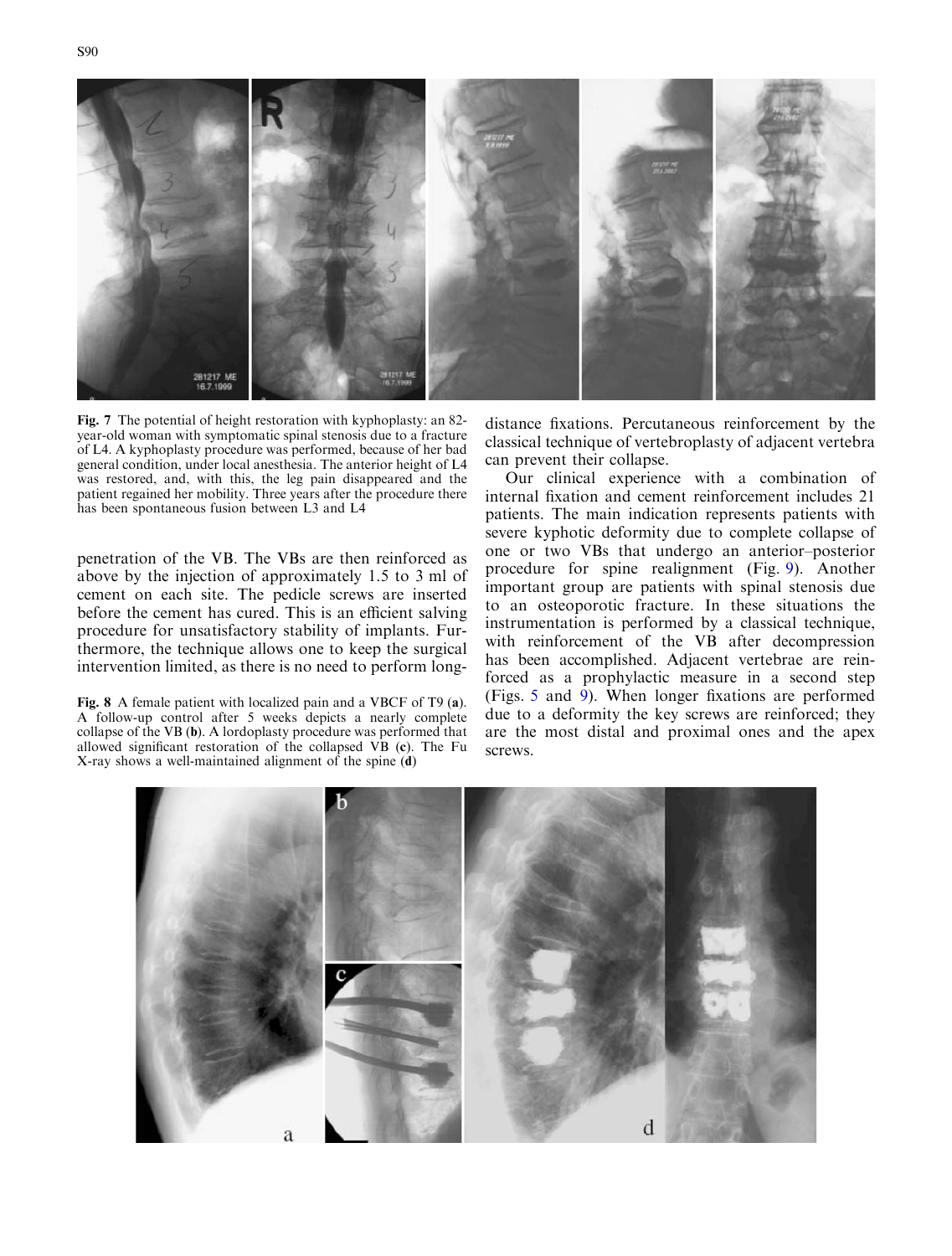<span id="page-6-0"></span>a

Fig. 9 A 59-year-old woman presented 16 months after conservative treatment of a fracture of T12 that she sustained after a simple fall. In addition there is compression of L1 and T11 (a). The fractures are consolidated and stable; there is no compromise of the spinal canal (b). Due to the loss of sagittal alignment the patient was suffering from severe backache. A combined front–back procedure with anterior release and vertebrectomy of T12 and restoration of the sagittal alignment and posterior stabilization was performed. Because of the poor bone quality, cement was used to increase the anchoring power and avoid subsidence of the cage. In addition the adjacent vertebrae were reinforced, to prevent new fractures. The X-rays 1 year after surgery demonstrate a wellaligned and stable spine  $(c, d)$ 

# **Conclusion**

The increasing number of older patients with spine problems that need surgical treatment represents an enormous challenge for the spine surgeon. The oftencompromised general health condition, on one side, and the technical problems related to the osteoporotic bone, on the other side, are a dilemma. The use of PMMA as a means to reinforce bone seems the optimal solution for the problems mentioned.

In painful fractures the injection of the single VB is an excellent means to treat the pain and prevent further collapse. In severe osteoporosis the reinforcement of multiple vertebral bodies can be accomplished, and, if required, the anchorage of implants can be improved with cement, which allow us also to solve the more complex spine problems with less invasiveness and less morbidity for the patient.

Future perspectives. PMMA, as a material, works because of its mechanical and handling properties. Improved mechanical characteristics could help to solve the problem of adjacent level fractures. In younger patients more-bioactive materials, such as injectable CaP cements, could extend the indication and change the approach of the treatment of vertebral fractures.

Injection biomechanics will help to improve the surgical technique and increase the safety of the procedure. Pedicle screws adapted for direct cement application can, furthermore, contribute, to facilitate the surgical procedure and improve the surgical outcome.

#### References

- 1. Melton LJ 3rd, Kan SH, Frye MA, et al (1989) Epidemiology of vertebral fractures in women. Am J Epidemiol 129:1000– 1011
- 2. Silverman SL (1992) The clinical consequences of vertebral compression fracture. Bone 13:S27–31
- 3. Cooper C, Atkinson EJ, O'Fallon WM, Melton LJ 3rd (1992) Incidence of clinically diagnosed vertebral fractures: a population-based study in Rochester, Minnesota, 1985–1989. J Bone Miner Res 7:221–227
- 4. Riggs BL, Melton LJ 3rd (1995) The worldwide problem of osteoporosis: insights afforded by epidemiology. Bone 17:505S– 511S
- 5. EPOS (2002) Incidence of vertebral fracture in Europe: results from the European Prospective Osteoporosis Study (EPOS). J Bone Miner Res 17:716–724
- 6. Kanis JA, Pitt FA (1992) Epidemiology of osteoporosis. Bone 13:S7–15
- 7. Lee YL, Yip KM (1996) The osteoporotic spine. Clin Orthop 91–97
- 8. Ryan PJ, Blake G, Herd R, Fogelman I (1994) A clinical profile of back pain and disability in patients with spinal osteoporosis. Bone 15:27–30
- 9. Cook DJ, Guyatt GH, Adachi JD, et al (1993) Quality of life issues in women with vertebral fractures due to osteoporosis. Arthritis Rheum 36:750–756
- 10. Kado DM, Browner WS, Palermo L, et al (1999) Vertebral fractures and mortality in older women: a prospective study. Study of Osteoporotic Fractures Research Group. Arch Intern Med 159:1215–1220
- 11. Gold DT (1996) The clinical impact of vertebral fractures: quality of life in women with osteoporosis. Bone 18:185S–189S
- 12. Schlaich C, Minne HW, Bruckner T, et al (1998) Reduced pulmonary function in patients with spinal osteoporotic fractures. Osteoporos Int 8:261–267